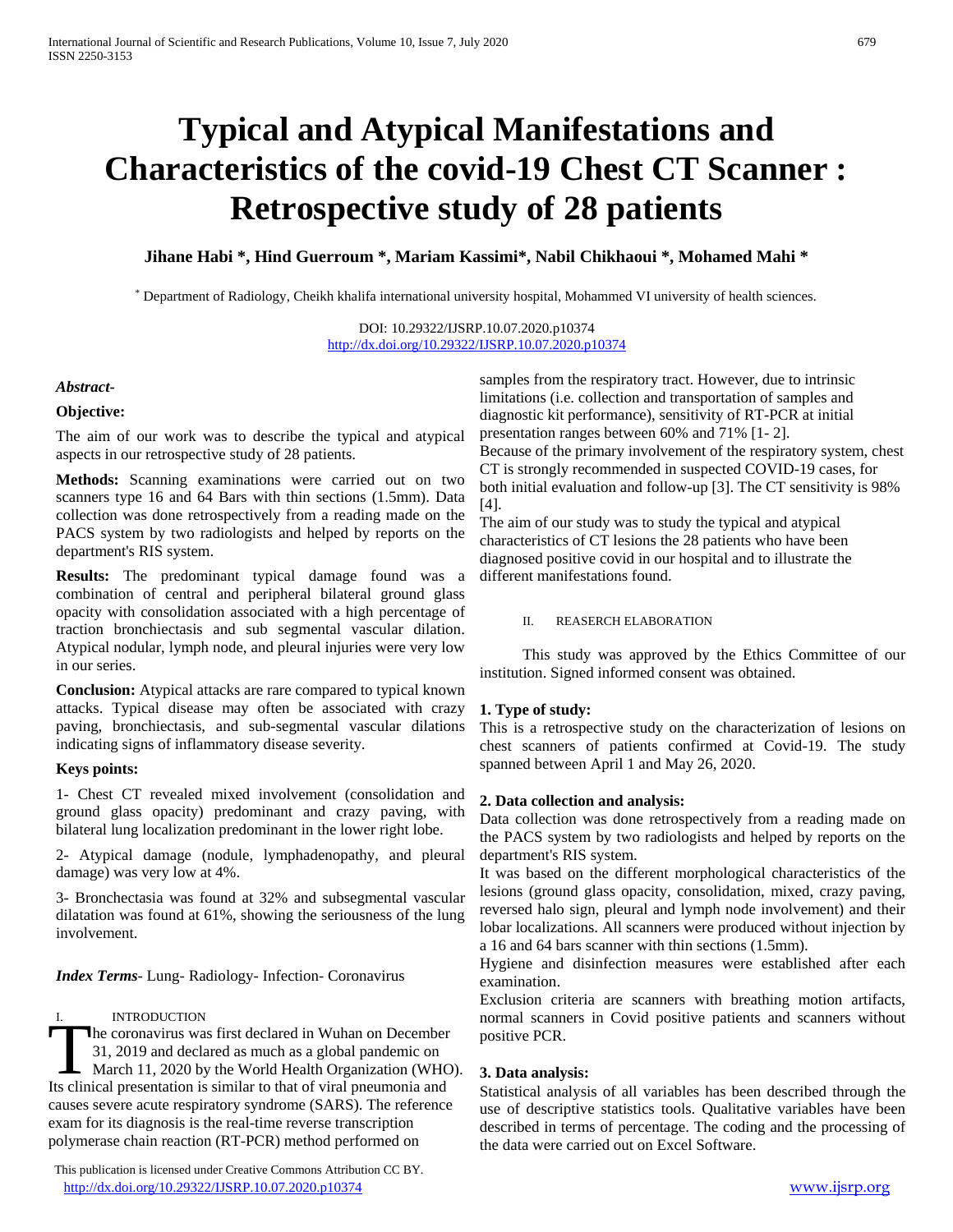International Journal of Scientific and Research Publications, Volume 10, Issue 7, July 2020 680 ISSN 2250-3153

| 3 Lobes | h  | 21%   |
|---------|----|-------|
| 4 Lobes |    | $0\%$ |
| 5 Lobes | ĥ. | 18%   |

III. RESULTS ANS FIDINGS

Number of patients: 28

Average age: 57 ranging from 19 to 81

Patient gender: 19 men (67%) / 9 women (32%)

**Imaging results:**

The most common lesions are consolisolidation with ground glass opacity at 57%, followed by ground glass opacity alone and crazy paving at 43%. [Table I]

Bronchiectasis and sub-segmental vascular dilation were found at 32% and 61%. Nodule, pleurisy and lymphadenopathy were found in few patients (4%). [Table I]

**Table I:** The different characteristics with the number and percentage translation of patients reached.

| Lesion                            | Number<br>$(n=28)$ | Percentage |
|-----------------------------------|--------------------|------------|
| GGO (Groud glass opacity)         | 12                 | 43%        |
| Consolidation                     | 0                  | 0%         |
| GGO+Conso                         | 16                 | 57%        |
| Inetrlobular septal thickening    | 6                  | 21%        |
| Reticular pattern                 | 10                 | 36%        |
| Crazy paving                      | 12                 | 43%        |
| Nodule                            | 1                  | 4%         |
| <b>Bronchiectasis</b>             | 9                  | 32%        |
| Pleural effusion                  | 1                  | 4%         |
| Reversed halo sign                | 1                  | 4%         |
| Lymphadenopathy                   | 1                  | 4%         |
| Sub-segmental Vascular dilatation | 17                 | 61%        |

For the localization; we found bilateral lung localization **Figure 2:** 62 years old, presented with fever and myalgia. predominant in the lower right lobe at 82%. [Table II] **Table II:** Number and percentage of lesion localization.

|                           | Number   |            |
|---------------------------|----------|------------|
| Lesion localization       | $(n=28)$ | Percentage |
| Centrale or peripheral    |          |            |
| localization              |          |            |
| Peripheral zone           | 12       | 43%        |
| Central zone              | $\Omega$ | 0%         |
| Central + Peripheral zone | 16       | 57%        |
| <b>Chest localization</b> |          |            |
| Right                     | 6        | 21%        |
| Left                      | 1        | 4%         |
| $R+L$                     | 21       | 68%        |
| Lobe Localization         |          |            |
| Right upper lobe          | 8        | 29%        |
| Right middle              | 9        | 32%        |
| <b>Right lower</b>        | 23       | 82%        |
| Left upper                | 8        | 29%        |
| Left lower                | 20       | 71%        |
| Number of lobe            |          |            |
| 1 Lobe                    | 7        | 25%        |
| 2 Lobes                   | 9        | 32%        |

 This publication is licensed under Creative Commons Attribution CC BY. <http://dx.doi.org/10.29322/IJSRP.10.07.2020.p10374> [www.ijsrp.org](http://ijsrp.org/)



**Figure 1:** 46 year old presented cough with fever progressing for 10 days,

Axial CT showed ground glass opacity with condensation, bilateral peripheral with traction bronchiectasis.



Axial CT scan showed; unilateral peripheral and central ground glass opacity.



**Figure 3:** 62 years old, presented with fever, cough and abdominal pain.

Axial CT scan showed; unilateral Crazy paving with subsegmental vascular dilation.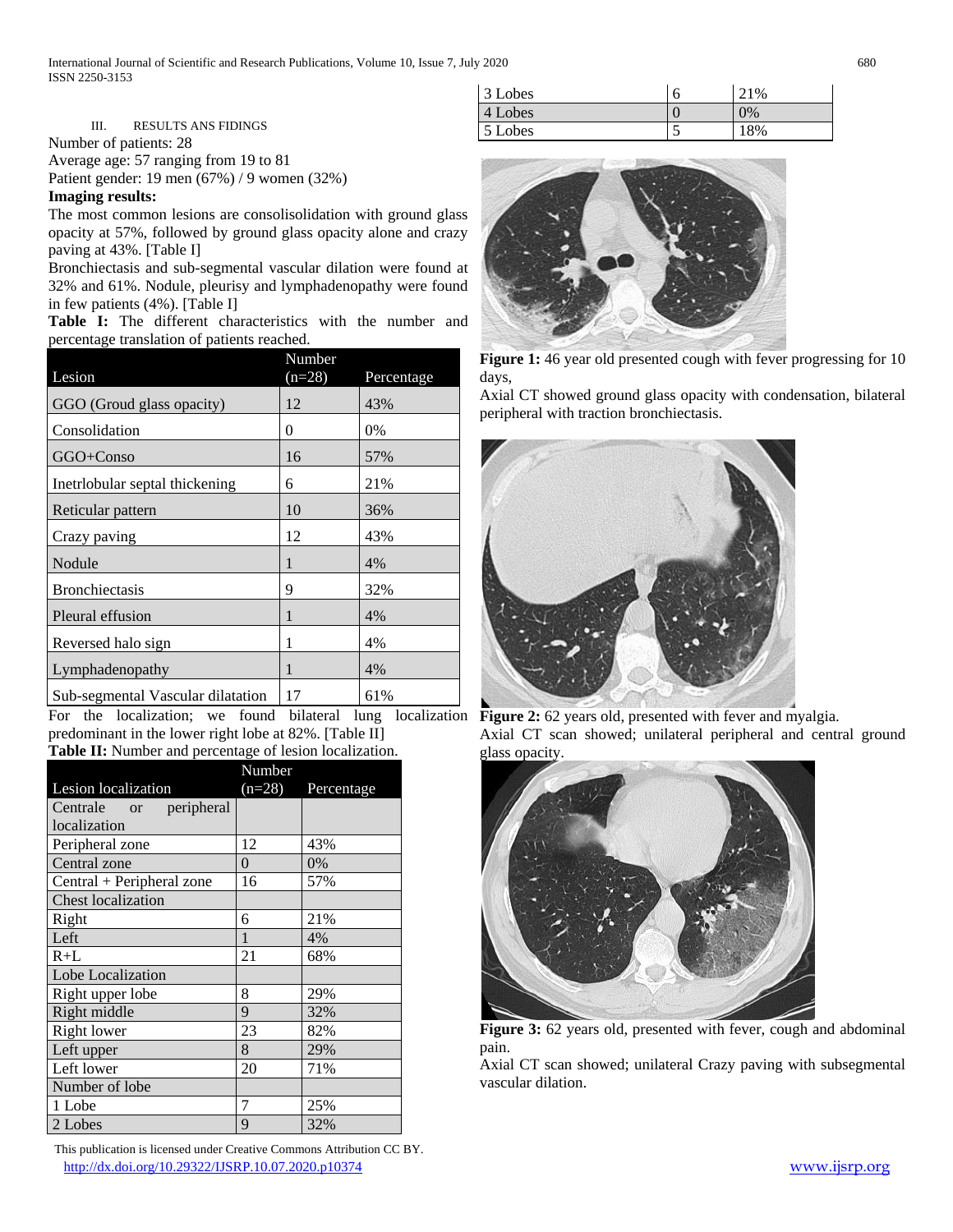

**Figure 4:** 60 years old, presented febrile cough with impaired general condition.

Axial CT scan showed reversed halo sign located on the lower left lobe (Arrow).



**Figure 5:** 50 years old, febrile dyspnea. Axial CT scan showed ground glass opacity extended with two bilateral nodular lesions (Arrow).



Figure 6: Patient is 65 years old, presented with severe respiratory distress with fever.

Axial CT scan showed an extensive right consolidation with traction bronchiectasis (Arrow) and homolateral pleurisy.

#### IV. RESULTS ANS FIDINGS

Coronavirus is an infectious disease presented in the form of a global health crisis. Various studies on covid 19 imaging have been performed. In our establishment in Casablanca, Morocco, we conducted a study on the lesion characteristics of this pathology on the chest scanner of confirmed positive Covid patients. The most common typical scan injuries were peripheral ground glass opacity with consolidation associated with significant presence of Crazy paving, traction bronchiectasis and sub-segmental vascular dilatation attests to the seriousness of the pulmonary attack in our patients. The atypical scan aspect was nodule, lymphadenopathy, and pleurisy.

The average age of our patients was 57 compatible with that of the study by chung et al [5] with a predominant number of men at 19 (67%) and a number of women at 9 (32%) unlike the studies of Bernheim et al [6], Wu et al. [7] and Pan et al. [8] where the difference in gender is very small.

For the morphology of the various pulmonary lesions, our patient series revealed results slightly superior to the study by Bernheim et al [6] in ground glass opacity 43% vs 34%. Mixed ground glass opacity and consolidation were found at a very high rate of 57% vs 41% found in Bernheim et al [6] and 29% found in chung et al [5]. On the other hand, the presence of consolidation alone was not found in our series and differed from the two studies by Bernheim et al [6] at 2% and Chung et al [5] at 29%. We also noted that the presence of crazy paving is high by 43% vs 36% in li et al [9]; a percentage that exceeds the results of most studies. Nodule was described in one patient, 4% vs 13%, which is the highest percentage found by the pan et al [10].

The presence of bronchiectasis at 32% far exceeds the studies of chung et al [5] and Bernheim et al [6] which not found this type of lesion. Pathogenesis can be the inflammatory damage of the bronchial wall and the bronchial obstruction, resulting in the destruction of bronchial wall structure, proliferation of fibrous tissue, fibrosis, and tractive bronchiectasis [11].

Sub-segmental vascular dilatation was significantly found in 61% compared to 89% in Damiano Caruso's study [12]. Ye et al suggested vascular enlargement may be due to pro- inflammatory factors [13].

Pleurisy and lymphadenopathies were found in one patient, which is very rare and consistent with the results of the literature found.

For the lesion site; our results are comparable to those of the study by K. Wang et al. [14]; Most of the lesions were peripheral and central at 57% vs. 56% and 43% peripheral vs. 43%, with no central involvement only.

Bilateral involvement of both lobes was predominant and was found to be 68% vs 76% in Chung et al [5]. Damage to the right lower lobe was found to be well over 82%, which is in line with the results of the majority of the literature.

The main limitation of our study is the number of patients, which is barely 28 patients during one month of collection, thus allowing a study on a small sample.

This publication is licensed under Creative Commons Attribution CC BY. <http://dx.doi.org/10.29322/IJSRP.10.07.2020.p10374> [www.ijsrp.org](http://ijsrp.org/)